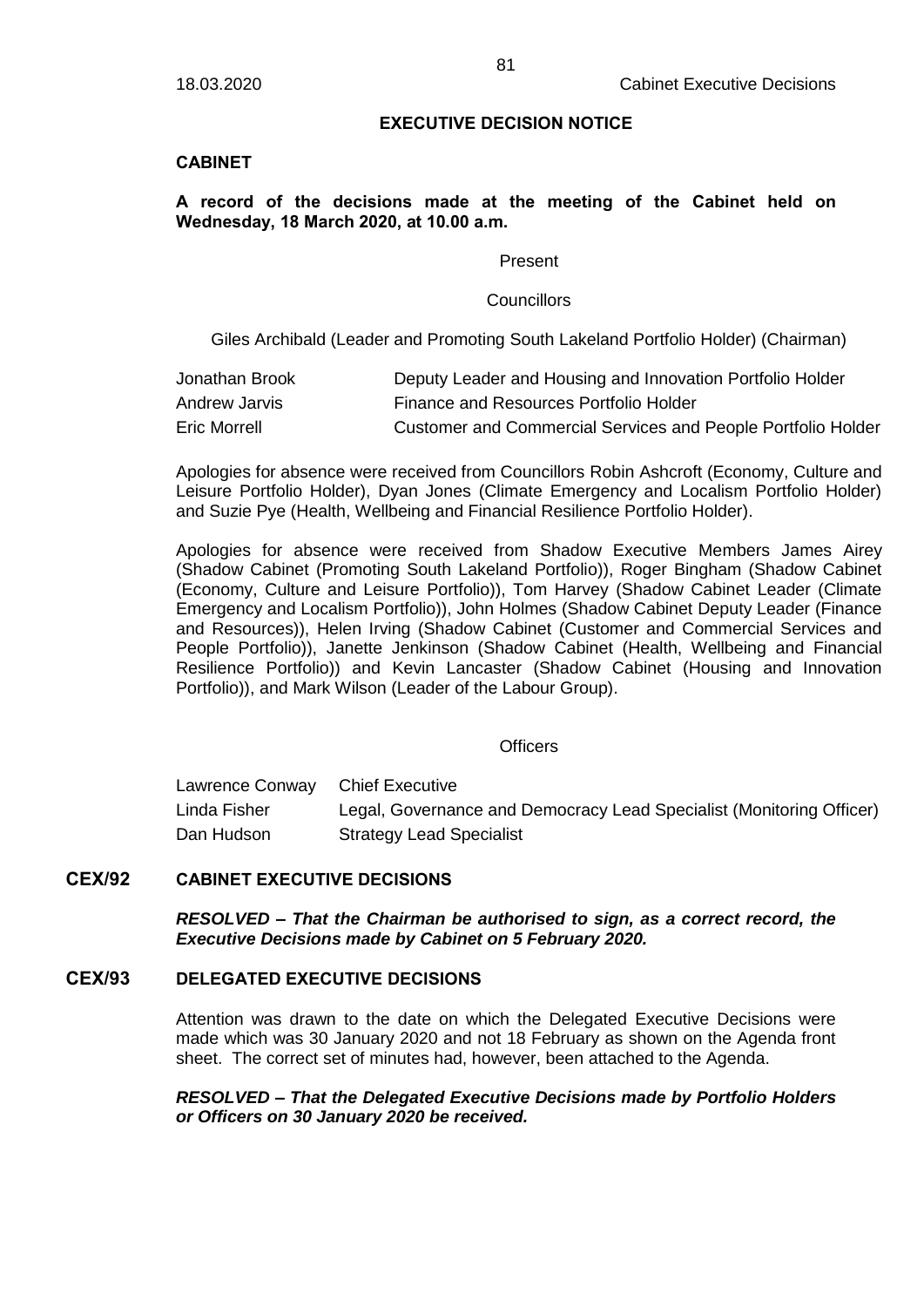# **CEX/94 DECLARATIONS OF INTEREST**

*RESOLVED – That it be noted that no declarations of interest were raised.*

# **CEX/95 LOCAL GOVERNMENT ACT 1972 - EXCLUDED ITEMS**

*RESOLVED – That it be noted that there are no Excluded Items on the Agenda.*

# **CEX/96 PUBLIC PARTICIPATION**

*RESOLVED – That it be noted that no questions, representations, deputations or petitions have been received in respect of this meeting.*

## **CEX/97 FORWARD PLAN**

*RESOLVED – That the contents of the Forward Plan published on 18 February be noted.*

# **CEX/98 CARBON REDUCTION TARGET AND GREEN TEAM UPDATE**

#### **Summary**

The Climate Emergency and Localism Portfolio Holder referred to South Lakeland District Council having declared a Climate Emergency in February 2019. At the same time, it had adopted a Climate Change Policy setting out a strategic approach to reducing the Carbon footprint both of the District Council and of the District as a whole. An Action Plan had been prepared containing a series of measures to guide implementation of the Policy. At the same time, three series of climate conversations had been held and the feedback from these had fed into various iterations of the Action Plan.

The Council Plan adopted in December 2019 set a strategic priority of meeting the challenge of Climate Change as well as a number of actions, details of which were included in the report and outlined under "Reasons for Decision" below.

In March 2019, the Council, along with all other Cumbrian authorities and the National Parks, had adopted the Cumbria Public Health Strategy. That Strategy included a key aim of becoming a "carbon neutral" county and to mitigate the likely impact of existing climate change.

In response to the above, the Director of Public Health had convened a Climate Change Working Group on which were represented all Cumbrian Local Authorities and National Park Authorities, representatives of the business community, environmental groups and statutory undertakers. That group had been tasked with identifying a deliverable carbon reduction target for the County and priority actions for delivery.

The Climate Change working group had commissioned a study to identify the County's current carbon footprint and recommend appropriate targets. This report was still being finalised. Early indications were, however, that, if a consumption based approach was adopted, which looked not just at emissions from energy consumption but also at embedded emissions in goods purchased and food consumed by residents and visitors, a 2030 target was unachievable for the County as a whole. A 2037 target was ambitious but achievable and targets of 2040 and 2045 would be more achievable, but harder to justify in terms of meeting national targets and addressing the issue with sufficient urgency.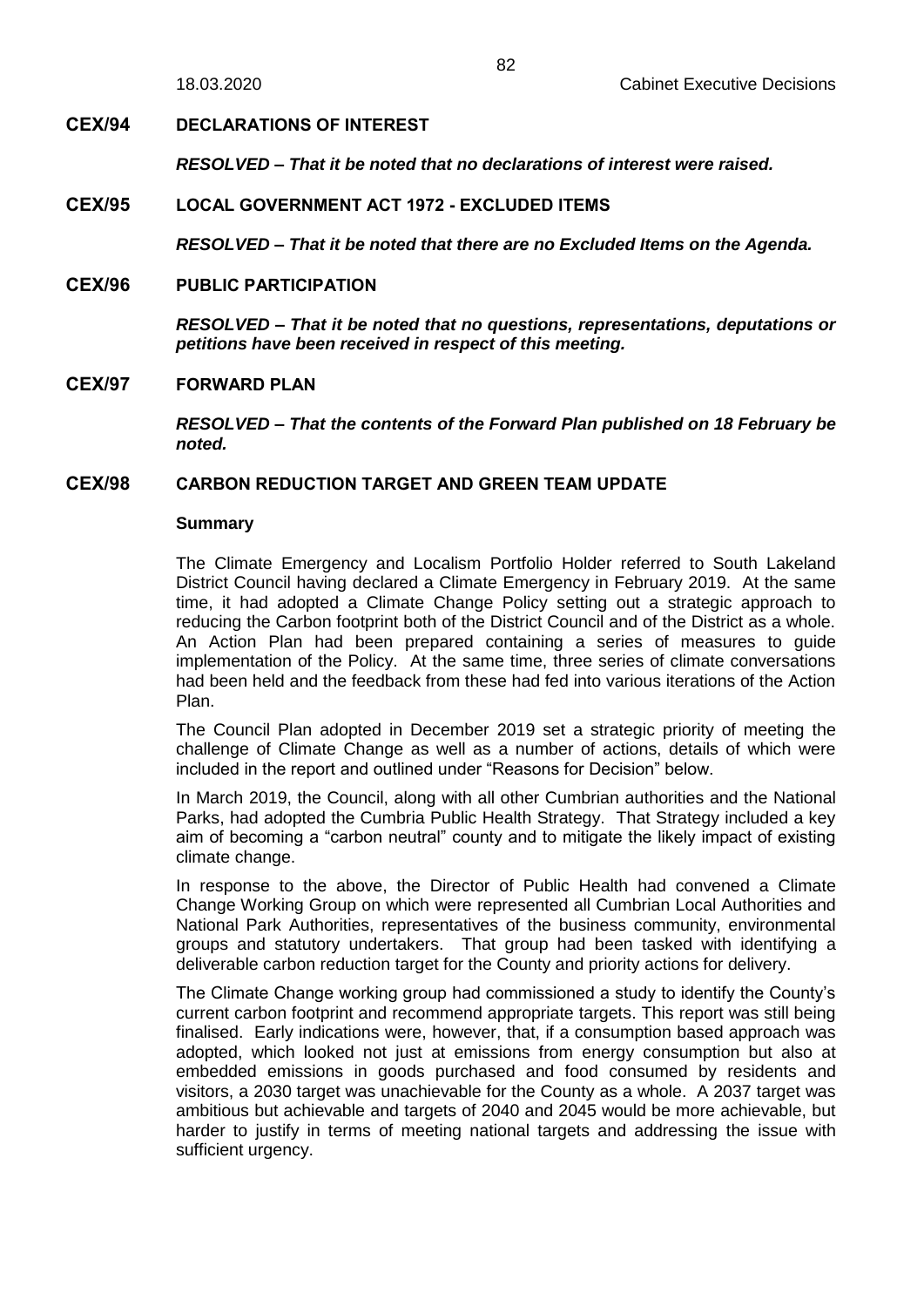Meeting the 2037 target would require major technological change, behavioural change, land-use change and resource for delivery, much of which would be outside the direct influence of South Lakeland District Council. Meeting the target would require very substantial reductions in the use of gas, oil and solid fuel heating, electricity to be substantially decarbonised, substantial increases in carbon absorption through land management, major improvements to energy efficiency in buildings, and the phasing out of petrol and diesel vehicles.

In setting a carbon target, there were issues which needed to be scoped out. South Lakeland and Cumbria could have little influence on emissions from through traffic on the M6. Similarly, the footprint of international air travel for visitors to Cumbria was difficult to attribute or quantify directly.

The engagement of local and national partners would be critical. Much remained to be done to understand the full implications of meeting the target and to influence Government and other partners to play their part in making sure it was achieved. Nonetheless, a clear stance by South Lakeland District Council would help to add impetus and influence other partners. On balance, it was felt that the adoption of a 2037 target struck the right balance between making a real impact on the problem, being deliverable and driving the necessary immediate action.

At the same time as this strategic work had been undertaken, SLDC had developed an Action Plan looking at the measures it could implement directly to address its own carbon footprint and to influence others in the short to medium term. The full Action Plan was attached as Appendix 1 to the report. From what had already been achieved, it was felt that South Lakeland District Council as an organisation could achieve production based carbon neutrality by 2030.

The Leader read out a submission from the Climate Emergency and Localism Portfolio Holder who stated that we were living in extraordinary times and it was becoming increasingly clear that the time for 'business as usual' was over. This Council recognised this urgency. She pointed out that the way in which climate was changing was serious and unprecedented. The Council understood the measures required and challenges faced in mitigating this change. Doing a little was not enough and the Climate Emergency and Localism Portfolio Holder said that, quite simply, we owed it to our children, grandchildren and our great grand children to do what we could. The vision for Cumbria - a clean, green, carbon neutral Cumbria, was something good, an ambition to be endorsed, and it was now necessary for all to work together boldly to achieve as much as possible within this next decade, in ways not done before. Making the right steps now and engaging with the right partners would make a difference. This was why, as described in 3.3 of the report, the Council had been working collaboratively to identify a deliverable carbon reduction target for Cumbria. She said that this Council had a proven record of working with others in a positive, proactive manner. This was why it had commissioned, along with County and Districts, the Carbon Baseline for Cumbria Draft Report, and this report now recommended that Cumbria could become carbon neutral by 2037. There was no disputing the seriousness of this target and getting there was going to take some willpower and stamina. It meant radical changes in behaviour. The Climate Emergency and Localism Portfolio Holder said that, as a district Council, we looked to 2030 as a target for areas under our control. This was a call to action - both for us, our officers, and the communities we served and live in. However, she was sure all would agree with him that 'thinking globally, acting locally', had to be at the centre of everything the Council did - its plans and policies. The Climate Emergency and Localism Portfolio Holder wanted this Council to lead the way, to do all it could to inform, influence, and implement ideas and actions, schemes and strategies, plans and ambitions, working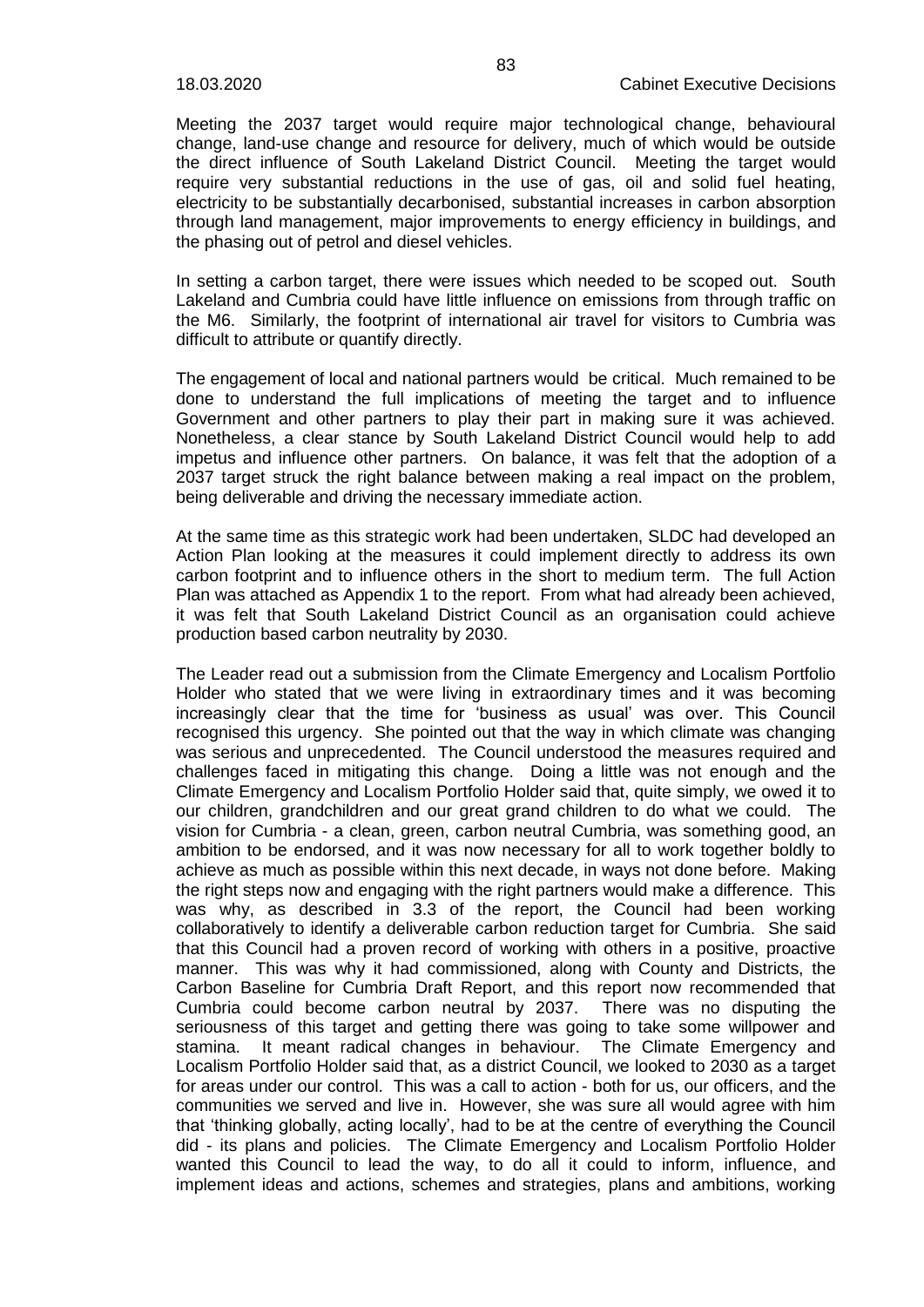alongside businesses and communities in South Lakeland. She highlighted the recommendations contained within the report which spoke plainly about our ambitions here at South Lakeland and more broadly working with County and encouraged Members to approve them.

The Housing and Innovation Portfolio Holder agreed with the sentiments of the Climate Emergency and Localism Portfolio Holder. He fully endorsed the comments made and the need for an aggressive target.

# **Decision**

# *RESOLVED – That*

*(1) Council be recommended to amend its Climate Change Policy to:-*

*(a) commit the Council as an organisation to be seeking to achieve net carbon neutrality by 2030; and*

*(b) support a Cumbria wide target of Carbon Neutrality by 2037 and to take the necessary steps within its powers and resources to achieve this; and*

# *(2) progress on the Climate Change Action Plan be noted.*

### **Reasons for Decision**

To assist in the delivery of the Council Plan adopted in December 2019 which sets a strategic priority of meeting the challenge of Climate Change as well as the following actions:-

- working with partners to develop energy saving and energy efficiency initiatives;
- providing energy advice and additional support to households at risk of fuel poverty;
- implementing the Cumbria Public Health Strategy;
- promoting environmental technologies and the green economy;
- working to achieve a carbon neutral South Lakeland;
- promoting sustainable and active transport including cycling and walking;
- conserving and enhancing the biodiversity of the District; and
- phasing out the use of single-use plastics.

# **Alternative Options Considered and Rejected**

The Council could choose not to adopt a climate change target, or to adopt a later date to achieve carbon neutrality by 2040 or 2045.

Clearly there is a global risk in failing to address the challenges of Climate Change in increased severe weather events and flooding, increased refugee flows, competition for water resources, impacts on food production and many others. The actions South Lakeland takes must be seen in the context of global solutions to a global problem. However the global issue will only be addressed if local communities, local authorities, County and sub-regional bodies and national Governments take ownership of it. South Lakeland's actions, whilst they may have limited impacts in themselves, help to build resolve and influence others. Non-adoption of a target or adoption of later targets would reduce the impetus for action locally.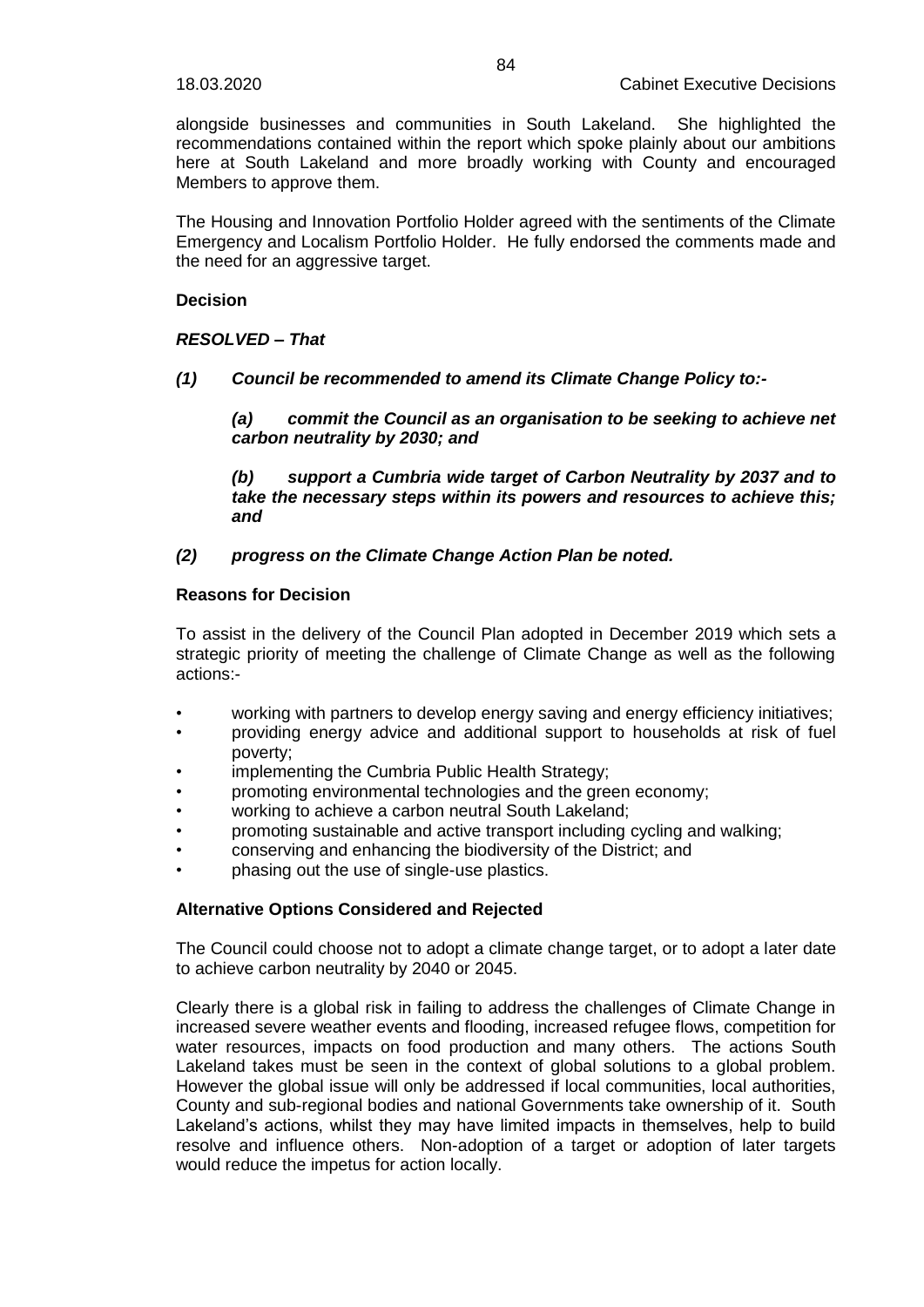# **CEX/99 INTRODUCTION OF PUBLIC SPACE PROTECTION ORDER FOR STAVELEY WITH INGS PARISH COUNCIL**

### **Summary**

The Customer and Commercial Services and People Portfolio Holder presented a report seeking the introduction of a Public Space Protection Order (PSPO) on Parish Council-owned land at Staveley Playground. The PSPO would focus on the control of dogs. A consultation process had established that there was support to introduce a PSPO for dog control.

The Customer and Commercial Services and People Portfolio Holder drew attention to an earlier decision made by Cabinet on 11 September 2019 (CEX/44 (2019/20) refers) regarding the introduction of PSPOs in several locations, including Staveley-with-Ings. That report had, however, contained an error resulting in the decision at CEX/44 approving the introduction of a dog exclusion restriction in relation to Staveley Playground as opposed to an intended dogs on lead restriction.

The Legal Governance and Democracy Lead Specialist (Monitoring) outlined amended wording for Recommendation (2).

### **Decision**

### *RESOLVED – That the following be approved:-*

*(1) the introduction of a PSPO in a defined area on Parish Council-owned land for a dogs on lead restriction at Staveley Playground; and*

*(2) the deletion of reference to a dog exclusion restriction at Staveley Playground within the PSPO approved at Resolution (1) of CEX/44 of the meeting of Cabinet held on 11 September 2019.*

### **Reasons for Decision**

The introduction of a PSPO links directly to the Well Being and Environment elements of the Council Plan and delivers under Work across boundaries, Creating balanced communities, Sustainable environment.

### **Alternative Options Considered and Rejected**

The alternative option would be to not introduce a new PSPO, however, the consultation responses have established that this restriction is wanted and required. Therefore, not to introduce a new PSPO is not a recommended option.

### **CEX/100 CROSS-A-MOOR ROUNDABOUT**

### **Summary**

The Finance and Resources Portfolio Holder introduced the report which explained that the South Lakeland Local Plan had allocated a range of significant housing sites in South Ulverston. Planning applications had started to come forward and construction had begun on one site, with developer commitment to deliver on others. There remained, however, a significant capacity constraint at the junction of the A590/Pennington Lane/Main Road (Cross-a-Moor junction), and a new roundabout was required.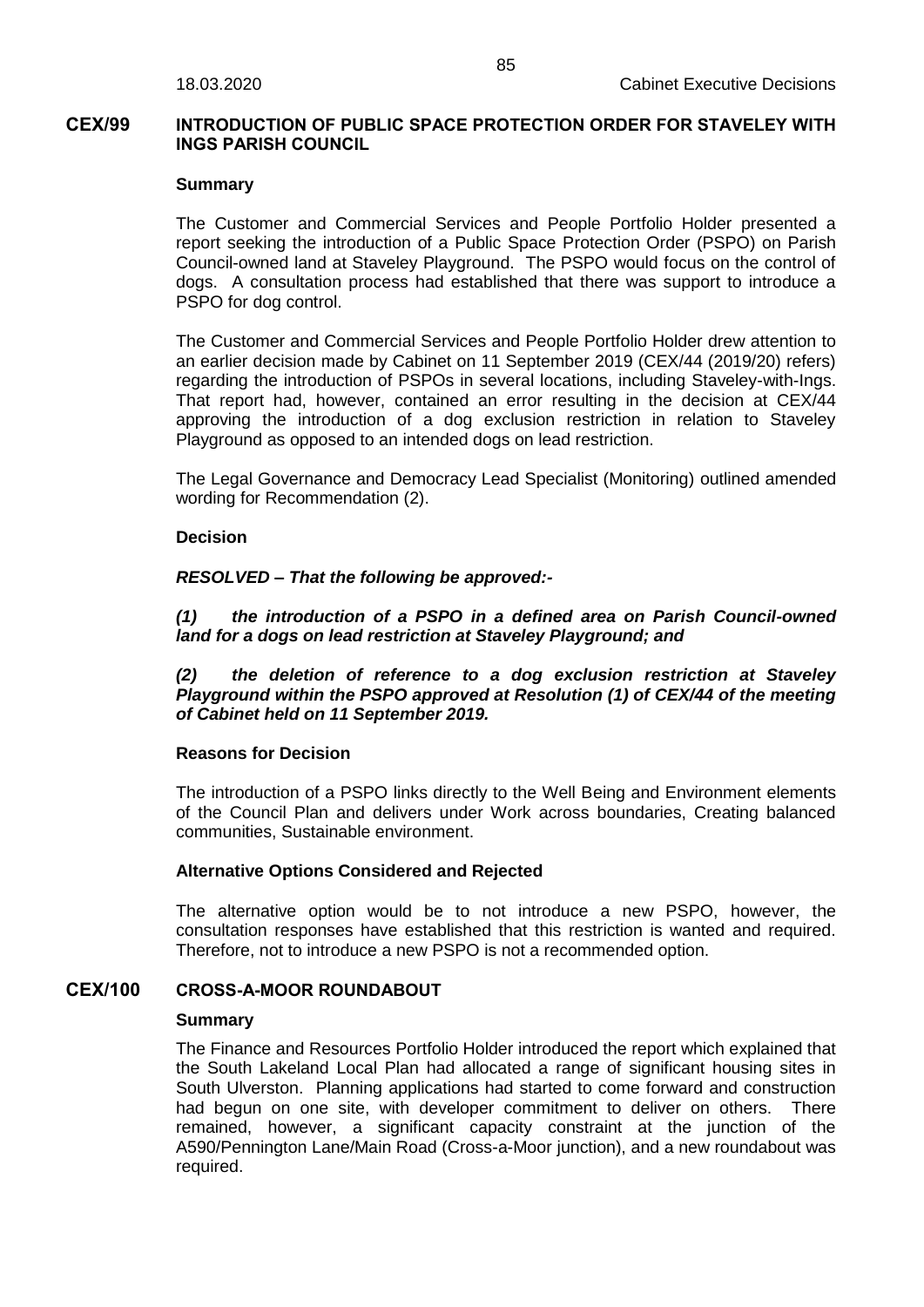The Cross-a-Moor junction improvement project would enable the construction of a new roundabout, delivered by Highways England, unlocking private sector investment and the development of !,062 new homes at Swarthmoor, Ulverston.

The funding secured so far consisted of a grant of £3,050,000 from Highways England Growth and Housing Fund, £1.735m through Section 106 developer contributions and £300,000 from South Lakeland District Council (included in the Capital Programme last approved by Council on 25 February 2020).

A tripartite legal agreement for the scheme between Highways England, South Lakeland District Council and Cumbria County Council (as accountable body on behalf of Cumbria Local Economic Enterprise) had been prepared, but had not yet been finalised due to the requirement for final works costs to be agreed between all parties and for any gaps in funding to be addressed.

Approval was sought for the transfer of the remaining amount of Highways England's Growth and Housing Fund Grant -  $£2.878.357 -$  by the end of March 2020 and for this to be held in a separate account by the Council until the scheme progressed. The Council would retain the interest on the monies held. The final scheme costs were still required to be agreed and finalised and the Council was not committing to fund any further financial contributions by signing this agreement.

The Finance and Resources Portfolio Holder explained that the Council would make it clear that it was not the Lead Authority and that it had no additional responsibilities arising from this decision.

The Housing and Innovation Portfolio Holder, in support of the recommendation, stated this was a significant decision of great importance. There was a need for this development. It would contribute to the Council priorities and facilitate economic growth and increase the potential for housing within the area. All to accord with its Local Plan priorities. In highlighting the alternative option that funding would be lost and the scheme would not be delivered, he supported the proposal. The Council was stepping forward and taking the responsibility and he considered it to be a very important decision.

*Note – The proposal met the definition of a key decision in the Council's Constitution as it would incur income above £100,000. Due to the matter having just arisen, it had not been possible for the proposal to be included in a Forward Plan at least 28 clear days before the decision was to be made. In accordance with paragraph 15 of the Access to Information Procedure Rules in Part 4 of the Constitution, the Chairman of the Overview and Scrutiny Committee's had been informed that the taking of the decision was urgent and could not reasonably be deferred because of the need to secure the funding allocated by Highways England.*

*In addition, the Constitution stated that the call-in procedure should not apply where a decision being taken by the Cabinet was urgent and any delay likely to be caused by the call-in process would, for example, seriously prejudice the Council's or the public's interests. In accordance with paragraph 16(j) of the Overview and Scrutiny Procedure Rules within Part 4 of the Constitution, the Chairman of the Council had been consulted and had agreed that the decision proposed was reasonable in all the circumstances and for it to be treated as a matter of urgency and that the call-in process should be waived.*